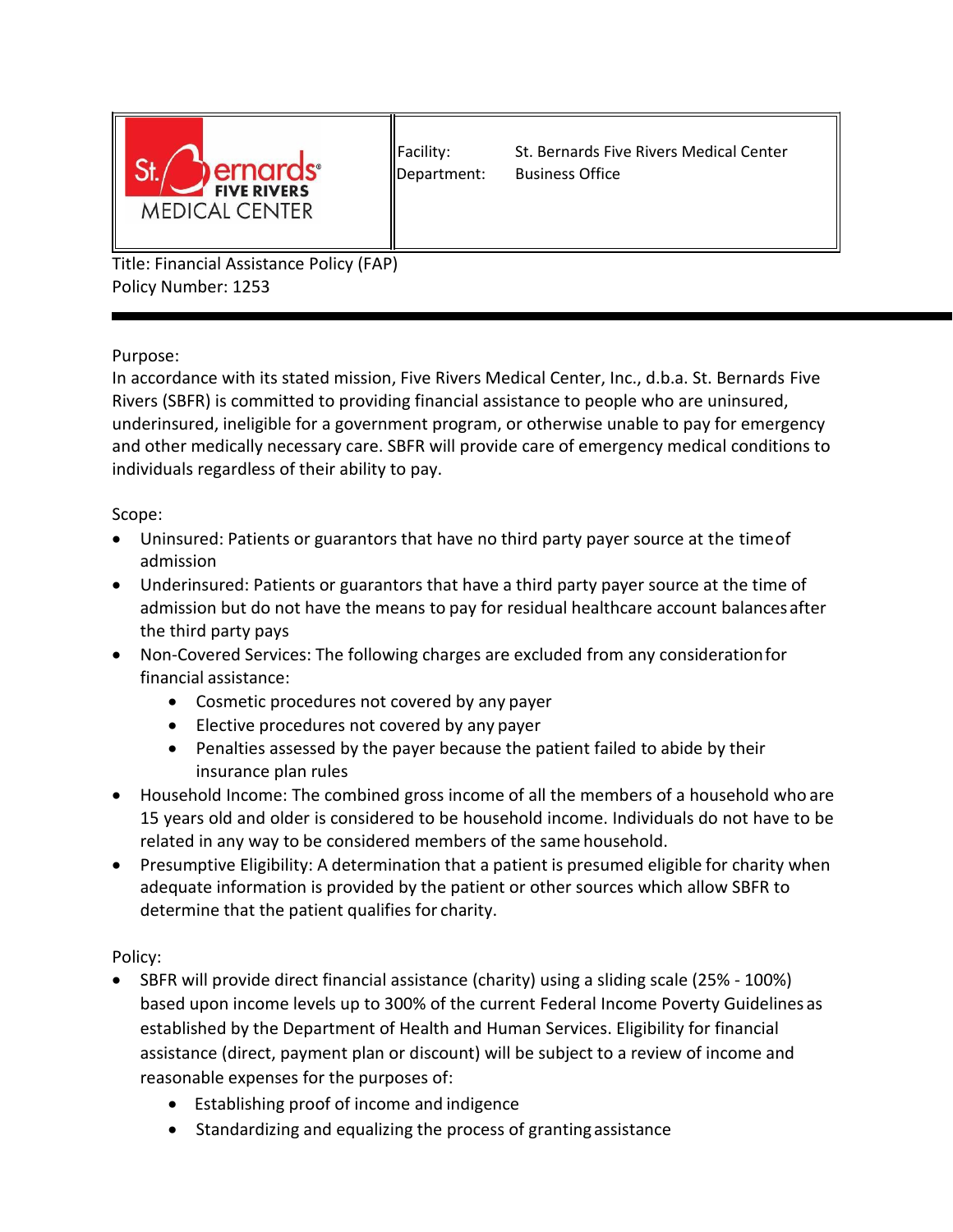Assuring that all relevant considerations are made in reviewing the requestfor assistance

## Procedures:

- 1. In order to be eligible for financial assistance, a Financial Assistance Application must be completed and submitted along with the required documentation. Patients will be offereda Financial Assistance Application with their discharge papers. Additionally, the application will be available free of charge on the St Bernards Five Rivers website or upon request (see forms section below). The following documents must be submitted in order to be evaluated:
	- a. Financial Assistance Application (Completed and Signed)
	- b. Proof of Income (W-2, Income Tax Forms, Check Stubs, etc.)
	- c. Proof of Public Assistance (Proof of Food Stamps & HUD)
- 2. Completed Financial Assistance Applications that have been evaluated and approved bya related/affiliated facility of SBFR will be accepted as approved.
- 3. The application will be evaluated asfollows:
	- a. Evaluate the patient's income and compare with the sliding scale income tables based on the Poverty Guidelines.

| 2022 POVERTY GUIDELINES FOR THE 48 CONTIGUOUS STATES AND THE DISTRICT OF COLUMBIA         |                          |
|-------------------------------------------------------------------------------------------|--------------------------|
| Persons in family/household                                                               | <b>Poverty guideline</b> |
| $\mathbf{1}$                                                                              | \$13,590                 |
| $\overline{2}$                                                                            | \$18,310                 |
| 3                                                                                         | \$23,030                 |
| 4                                                                                         | \$27,750                 |
| 5                                                                                         | \$32,470                 |
| 6                                                                                         | \$37,190                 |
| 7                                                                                         | \$41,910                 |
| 8                                                                                         | \$46,630                 |
| For families/households with more than 8 persons, add \$4,720 for each additional person. |                          |

## **Poverty Income Guideline for 2022**:

(Note: This table is to be updated annually as the Poverty guidelines are published)

Match the patient's immediate family size and annualized house hold income with the sliding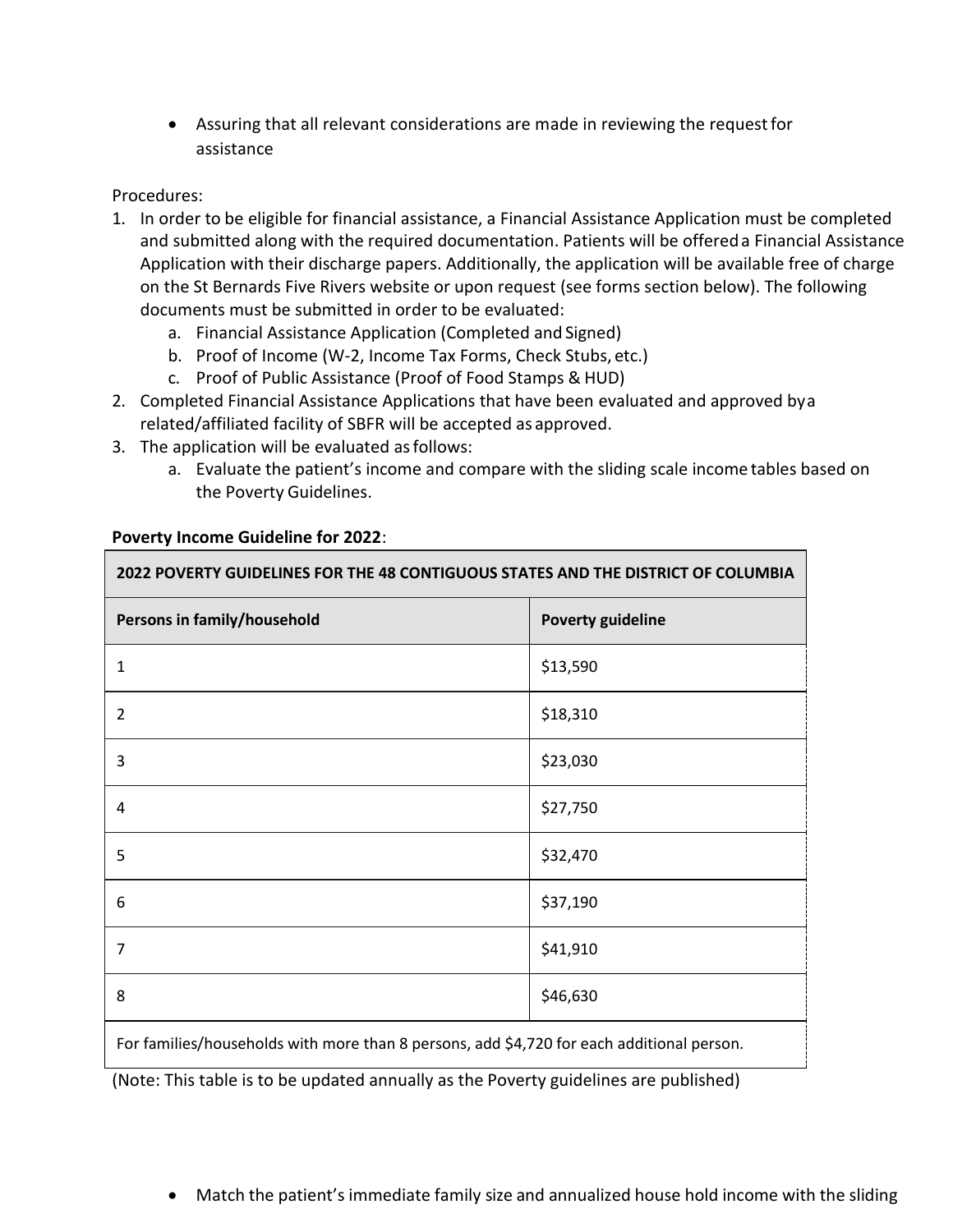scale amount in the table. The amount to reduce/write off will be the% at the top of the table.

- The FAP eligible determination will be considered to be effective for a period of 12 months following the date of approval unless evidence is received of a change in income or family size that would deem the eligibility no longer valid.
- 4. Patients/guarantors receiving less than 100% financial assistance must set up a payment plan for the remaining balance with the following guidelines:
	- a. Sixty (60) months maximum preferred
	- b. Minimum payment of \$50.00 per month expected, but a \$25.00 per monthpayment may be accepted based on ability to pay.
- 5. Presumptive eligibility for charity will be considered in instances when a patient may appear eligible for charity discount, but there is no financial assistance form on file due to lack of supporting documentation, an incomplete or no application available. In the event there is no evidence to support a patient's eligibility for charity, SBFR will base their determination on the below criteria:
	- a. Means-tested public program eligibility
	- b. Patient is deceased with no known estate
	- c. Transient, homeless persons
	- d. International student with no support group
	- e. Persons with unknown identity
	- f. 3<sup>rd</sup> party score below 100% FPG establishing charity-qualified conditions
	- g. Validated 3<sup>rd</sup> party score from 100% 149% FPG income level and/or another one of the criteria listed
- 6. SBFR offers charity to patients with Medicaid as primary payer or secondary payeron billable patient charges.
- 7. A charity write-off will be given to any account with a balance of \$9.99 orbelow.
- 8. Patients who desire to pay their account balances quickly may be offered a PROMPT PAY discount of 5% on remaining balance. Discounts will NOT be given on accounts that have already been turned over for collections to a credit bureau.
- 9. No financial assistance will be granted on accounts that are in bankruptcy or havebeen finalized for legal action.

Billing & Collection:

- When allowed by contract or regulatory statute, SBFR will send regular summary patient statements and detail itemized statements when requested by the patient or responsible party. Any attorney request for billing statements will be fulfilled by sending detailitemized statements when proper patient or legal authorization is provided.
- SBFR sends a letter to all Commercial, Managed Care, and Medicare patients 2 days after final bill to verify insurance coverage. A request is made to the patient at that time to contact the Business Office with any corrections or additions to their current insurance coverage. Once the primary insurance plan has paid and amounts due from the patient/guarantor are determined, the accounts begin the billing cycle described below for self-pay patients/guarantors. SBFR billing cycles for sending self-pay patient/guarantor statements are as stated below:
	- Statement cycle commences at discharge
	- First bill is produced with Financial Assistance Summary (FAS) included on second page of bill. It is the obligation of the patient/guarantor to provide a correctmailing address at the time of service or upon moving.
	- Successive statements sent at a minimum of 21 days, but not greater than 30 days.